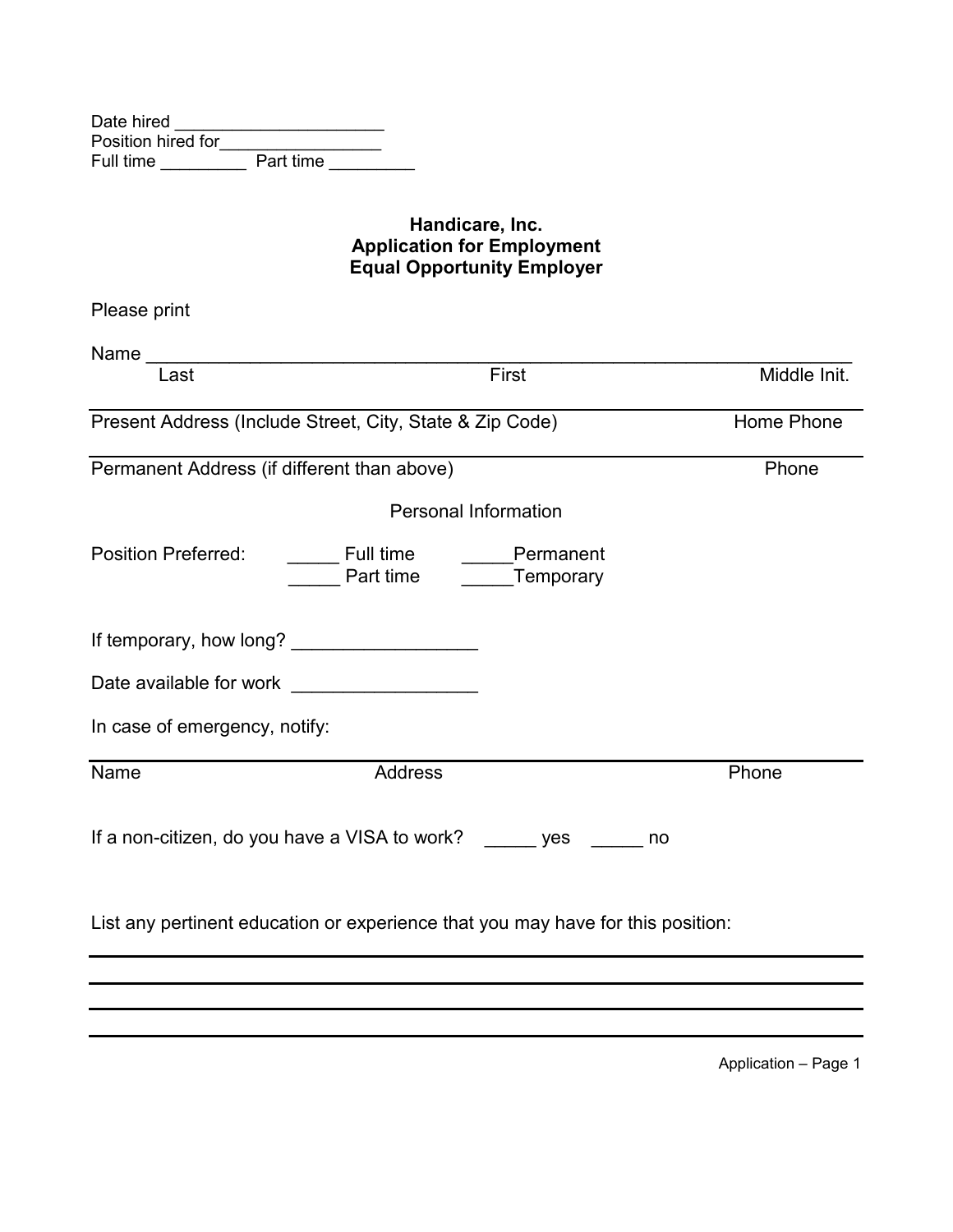Resume attached? \_\_\_\_\_ yes \_\_\_\_\_ no

Employment References (if not listed on resume)

| <b>Company Name</b>                      | Address                                          |    | Phone | Dates employed     |
|------------------------------------------|--------------------------------------------------|----|-------|--------------------|
| Type of Business<br>Describe your duties |                                                  |    |       |                    |
| <b>Title held</b>                        | Name of Supervisor                               |    |       | Reason for leaving |
|                                          | May we contact for reference? _____ yes _____ no |    |       |                    |
| <b>Company Name</b>                      | Address                                          |    | Phone | Dates employed     |
| Type of Business                         | Describe your duties                             |    |       |                    |
| <b>Title held</b>                        | Name of Supervisor                               |    |       | Reason for leaving |
|                                          | May we contact for reference? ves ______ no      |    |       |                    |
| <b>Company Name</b>                      | Address                                          |    | Phone | Dates employed     |
| Type of Business                         | Describe your duties                             |    |       |                    |
| <b>Title held</b>                        | Name of Supervisor                               |    |       | Reason for leaving |
|                                          | May we contact for reference? _____ yes ___      | no |       |                    |

I certify that the above statements are correct, and if employed, I understand that any false information in this application will be sufficient grounds for termination without any notice.

 $\overline{\phantom{a}}$  , and the contribution of the contribution of the contribution of the contribution of the contribution of the contribution of the contribution of the contribution of the contribution of the contribution of the Applicant Signature Date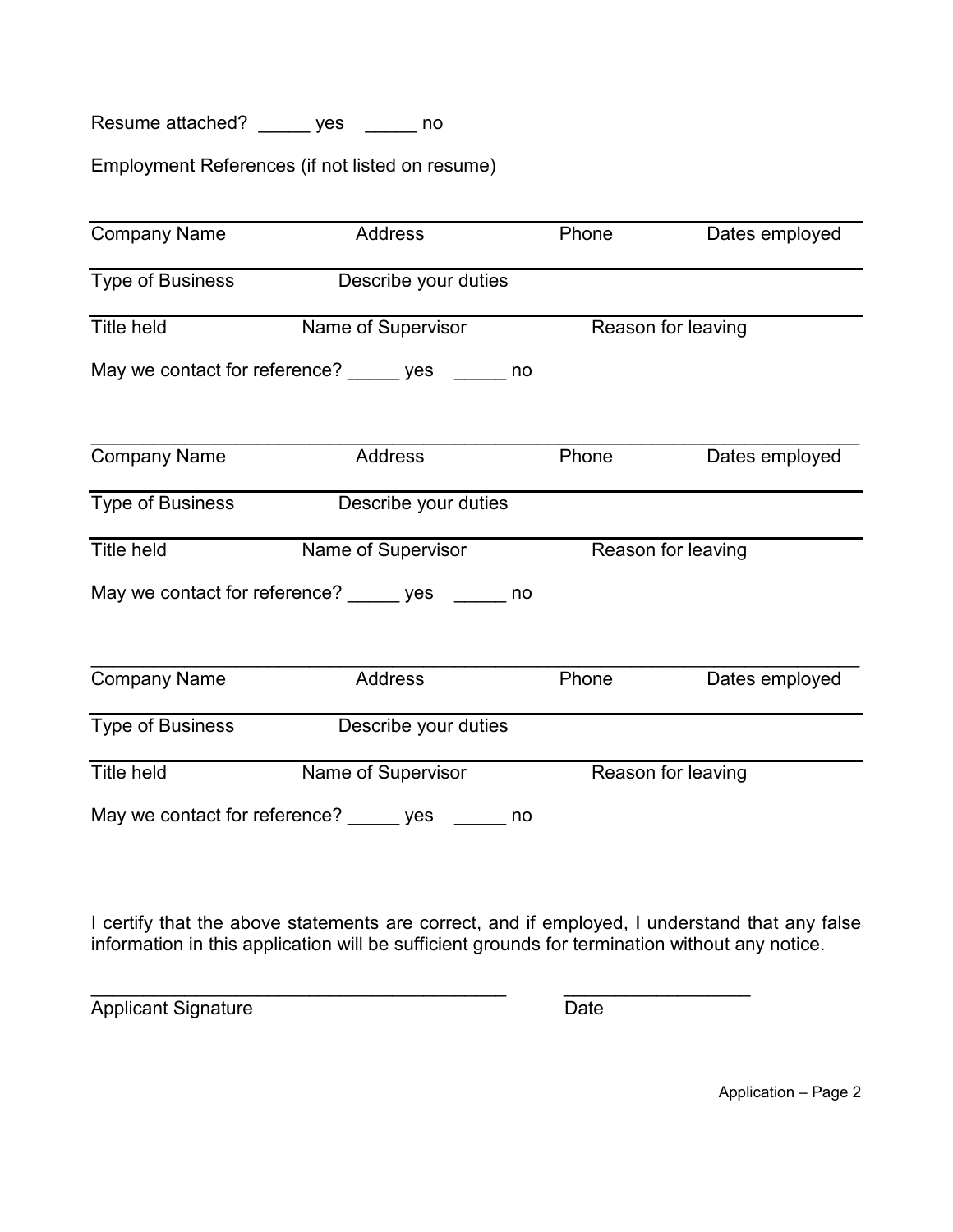We have full and part-time work schedules. I will review what you have requested and negotiate set hours with you. **These hours may be switched, decreased, increased or eliminated with a 24-hour notice under the will of employer or employee.** 

Applicant Signature **\_\_\_\_\_\_\_\_\_\_\_\_\_\_\_\_\_\_\_\_\_\_\_\_\_\_\_\_\_\_\_\_\_\_** 

What is the maximum number of hours that you want per week?

What is the minimum number of hours that you want per week?

The center is open 6:30 am until 6:30pm Monday through Friday. All of our full-time staff work 4 days a week, 10 hours per day, with a set day off each week. What hours would be available to work each day?

| Monday    | to |
|-----------|----|
| Tuesday   | to |
| Wednesday | to |
| Thursday  | to |
| Friday    | to |

Application - page 3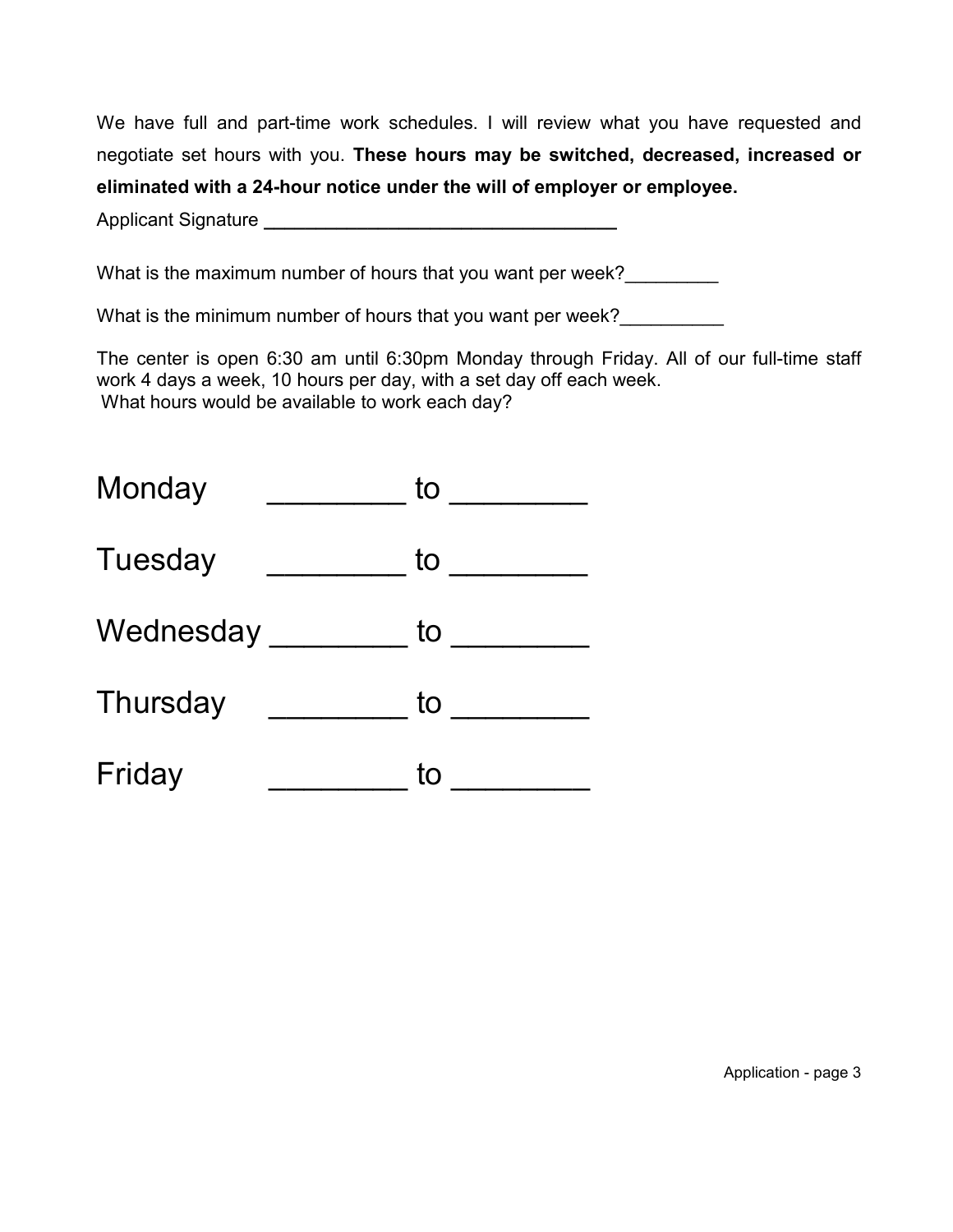### **EMPLOYEE RECORD INFORMATION**

| Name | Date of Birth |  |
|------|---------------|--|
|      |               |  |

 **\*\*This page needs to be completed per State of Iowa Daycare Regulations even if a resume has been attached. \*\*** 

#### **Education**

| School | Grade completed/Degree |
|--------|------------------------|
|        |                        |
|        |                        |
|        |                        |
|        |                        |
|        |                        |

## **Work History/ Experience related to Early Childhood or Childcare**

| Employer | Period of Employment | Job Responsibilities |
|----------|----------------------|----------------------|
|          |                      |                      |
|          |                      |                      |
|          |                      |                      |
|          |                      |                      |
|          |                      |                      |
|          |                      |                      |
|          |                      |                      |

 **It is the fundamental policy of Handicare, Inc. to provide equal opportunities regardless of race, creed, color, sex, religion, national or ethnic origin, age, handicapped status, in all educational, employment and contracting activities. The agency is committed to a policy of affirmative action in the recruitment of students & volunteers and in the hiring of employees.**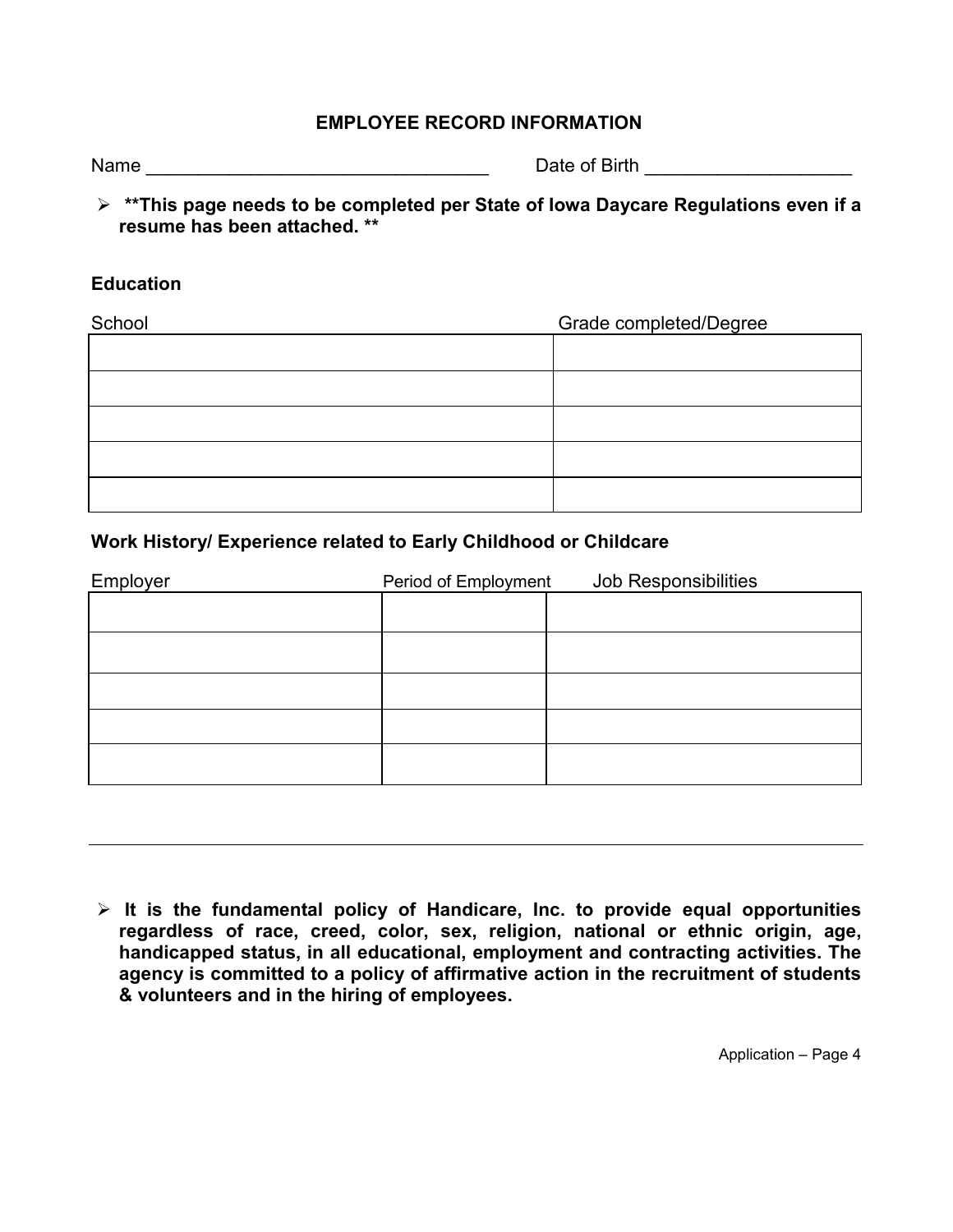## **c. Mandatory Reporting of Child Abuse**

Staff are required by State Law to report any probable cases of physical, sexual or emotional abuse or neglect to the Department of Human Services. If we fail to report any suspected cases, our daycare license can be revoked and individuals could be charged with a misdemeanor or a felony for aiding or supporting the abuse.

Handicare's policy on staff training for Mandatory Reporting of Child Abuse is as follows:

- 1. Handicare's staff must participate in two hours of mandatory training within the first six months of employment to comply with the State Law. You are required to attend these workshops at least every five years to update your knowledge.
- 2. The course may be given in-house or attended elsewhere, but it must include a certificate to document the training.
- 3. Brochures & fliers on upcoming workshops will be posted with the option for all staff to attend.
- 4. There will be quarterly staff training sessions during our regular staff meetings that will include information shared at workshops or by outside sources for staff development.

Handicare's policy concerning suspected child abuse on any child is as follows:

- 1. Mandatory reporting is required within 24 hours of noticing a mark or injury, especially if a child is in danger of a repeat incident.
- 2. If you have concerns about a mark on a child, you should:
	- a. Ask the child how he/she got the mark.
	- b. Ask the parent to explain the mark.
	- c. If the child's and parent's stories do not match or seem inconsistent, talk to Handicare's director who will help you make a report to the Department of Human Services for an investigation.
- 3. If you have concerns about a child's or parent's behavior or comments, please discuss these with the director to determine if a report needs to be made.

I, the program policy regarding is a set of the program policy regarding

mandatory reporting of child abuse and neglect.

**\_\_\_\_\_\_\_\_\_\_\_\_\_\_\_\_\_\_\_\_\_\_\_\_\_\_\_\_\_\_\_\_\_\_\_\_ \_\_\_\_\_\_\_\_\_\_\_\_\_\_\_\_**  Applicant Signature Date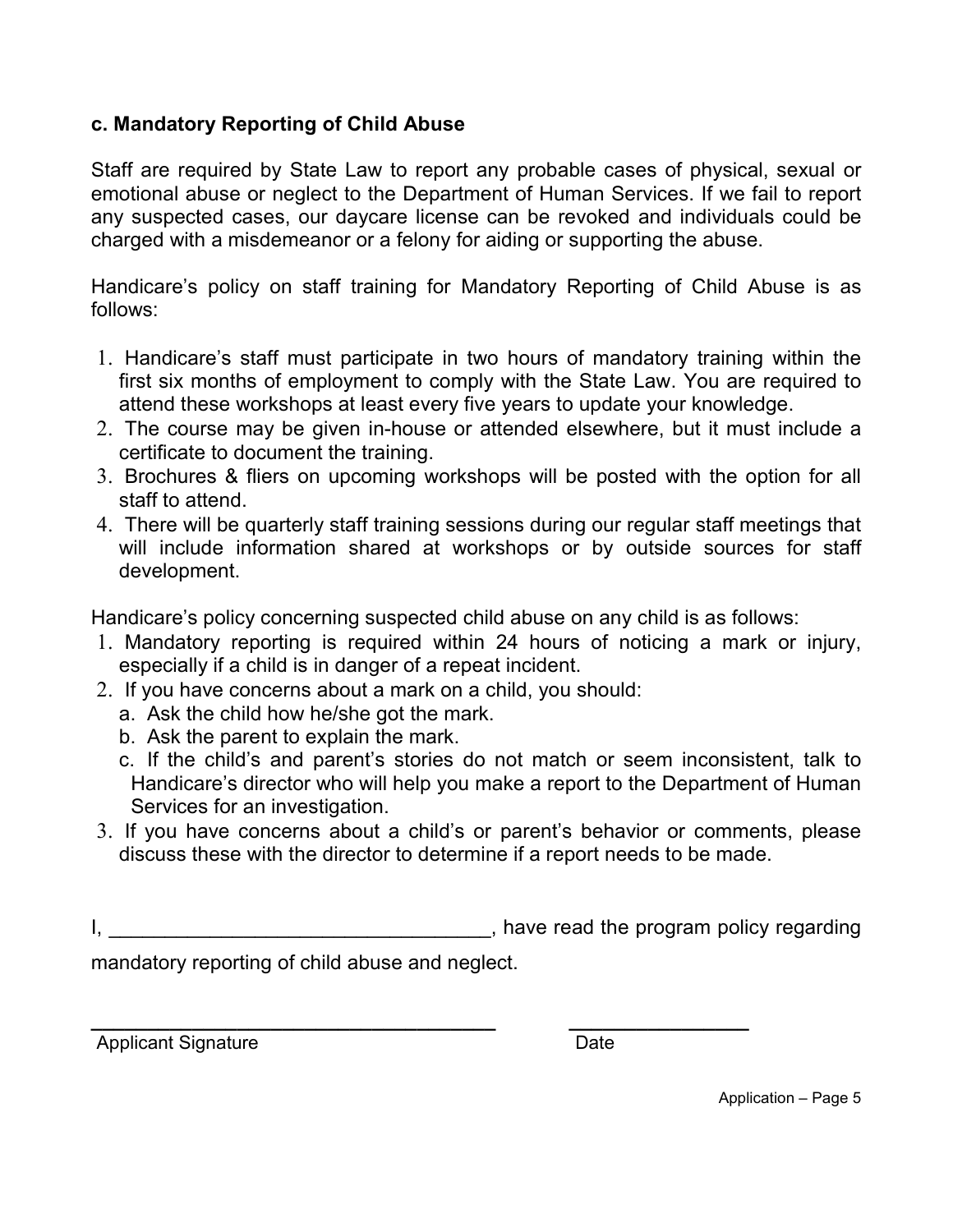# **Security Check Usage**

Handicare performs a Security Check on all of its new employees according to the State of Iowa Daycare Regulation Code #235a.

This criminal record check will be kept in the employee's personnel file until the time of termination. Any confidential information returned will be kept in a sealed envelope within the employee's file.

As of July 1<sup>st</sup>, 2003, the State Department of Human Services must apply Iowa Code restrictions for specific criminal acts as they apply to childcare workers. Please read the following carefully as it could affect your ability to be employed at Handicare.

# **Effective July 1st, 2003, the existence of any of the following in a person's record is considered a transgression:**

- 1. Conviction of a crime.
- 2. A record of having committed founded child or dependent abuse.
- 3. Listing in the sex offender registry established under Iowa Code Chapter 692 A.
- 4. A record of having committed a public or civil offense.
- 5. Revocation or denial of a childcare facility registration or license due to the person's continued or repeated failure to operate the childcare facility in compliance with licensing and registration laws and rules.

The transgressions that result in a mandatory prohibition from involvement with childcare, or a mandatory time-limited prohibition from involvement with childcare for five years form the date of conviction or founded abuse are defined in law and are as follows:

## **A. Mandatory Prohibition. People with the following convictions or founded abuse reports cannot work in childcare settings.**

- 1. Founded child or dependant abuse that was determined to be sexual abuse.
- 2. Placement on the sex offender registry.
- 3. Felony child endangerment or neglect or abandonment of a dependent person.
- 4. Felony domestic abuse.
- 5. Felony crime against a child including but not limited to sexual exploitation of a minor.
- 6. Forcible felony.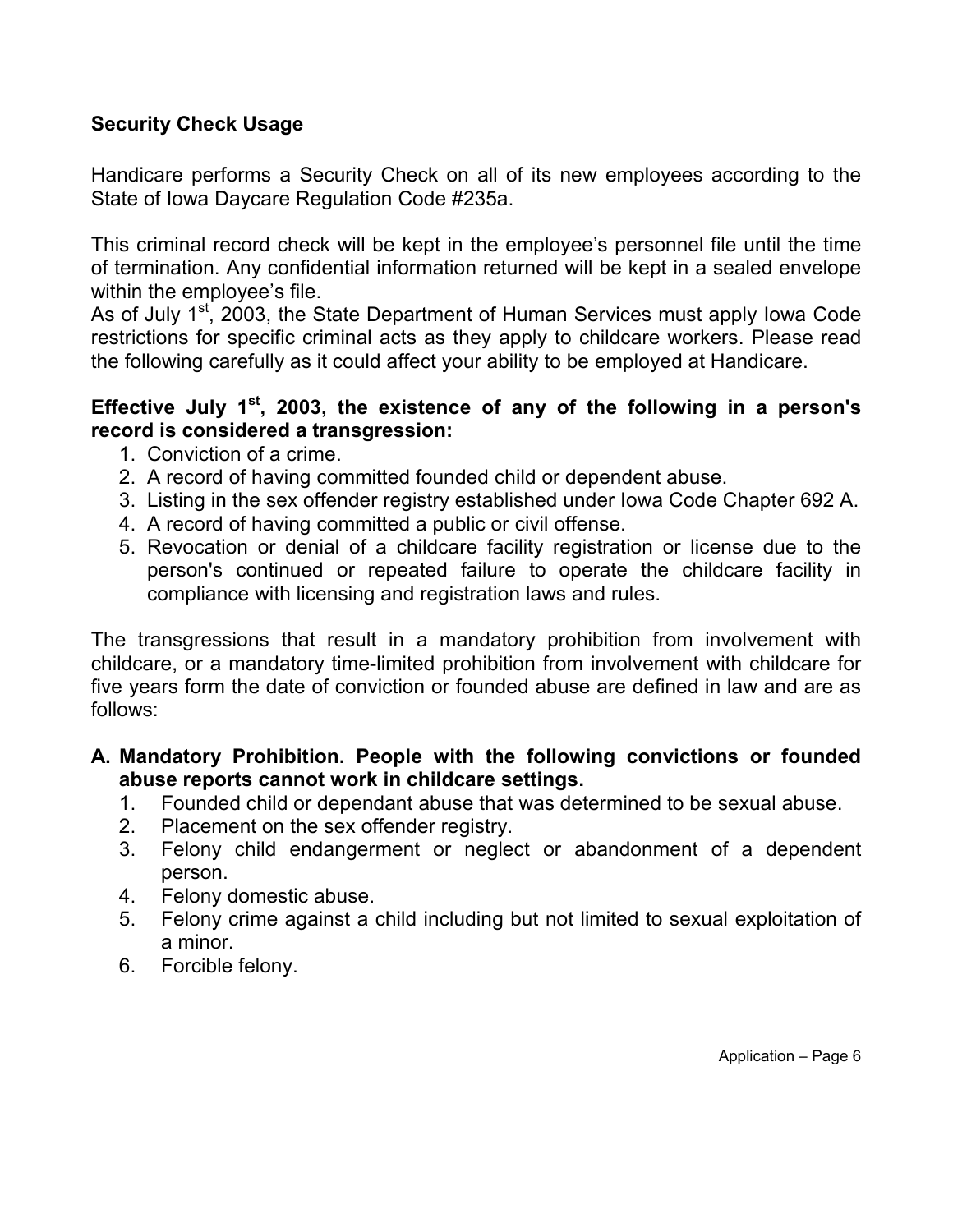- **B. Mandatory time-limited prohibition.** People with the following convictions or founded abuse reports are **prohibited from involvement with childcare for five years** from the date of the conviction or founded abuse report:
	- 1. Conviction of a controlled substance offense under Iowa Code Chapter 124.
	- 2. Founded child abuse that was determined to be physical abuse.

A record check evaluation to determine whether prohibition of the person's involvement with childcare is warranted **may occur for the** following transgressions:

- 1. A record of having committed a public or civil offense. Could include public intox, vandalism, stealing.
- 2. Revocation of a childcare facility registration or license due to a person's continued or repeated failure to operate the childcare facility in compliance with licensing and registration laws and rules.